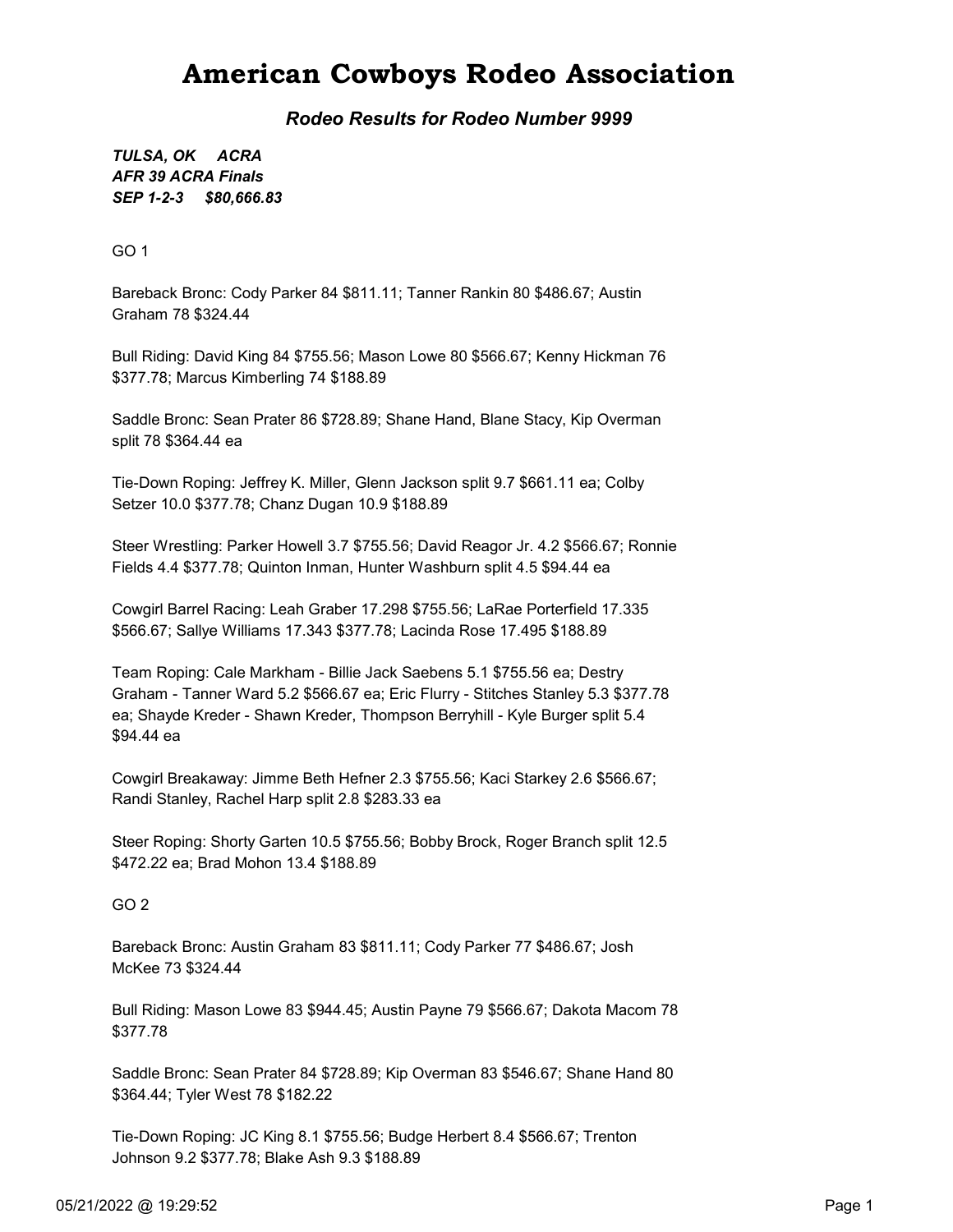# American Cowboys Rodeo Association

### Rodeo Results for Rodeo Number 9999

Steer Wrestling: Hunter Washburn 3.7 \$755.56; Tanner McElhaney, Walt Sherry split 4.0 \$472.22 ea; Ryan Mims, Cody Brecheisen, Levi Rudd split 4.1 \$62.96 ea

Cowgirl Barrel Racing: Gracie Ann Smith 17.074 \$755.56; Sallye Williams 17.210 \$566.67; Savannah Pearson 17.369 \$377.78; Shayne Dell Mallory 17.444 \$188.89

Team Roping: Cale Markham - Billie Jack Saebens 5.5 \$755.56 ea; Destry Graham - Tanner Ward 5.7 \$566.67 ea; Zac Small - Blair Small 5.9 \$377.78 ea; Thompson Berryhill - Kyle Burger, Jake Weddle - Chase McAlvain split 6.1 \$94.44 ea

Cowgirl Breakaway: Tamara Smith 2.3 \$755.56; Angela Bartley 2.7 \$566.67; Jimme Beth Hefner 3.1 \$377.78; Lindsey Hughes 3.5 \$188.89

Steer Roping: Trenton Johnson 10.8 \$755.56; Worm Shipley 11.6 \$566.67; Cord Hodge 12.3 \$377.78; Matt Garrett 13.7 \$188.89

#### GO 3

Bareback Bronc: Austin Graham 82 \$811.11; Colton Delgado 81 \$486.67; Cody Parker 80 \$324.44

Bull Riding: Dakota Macom, Kolt Forinash split 80 \$661.11 ea; Seth Kilgore 78 \$377.78; Kenny Hickman 67 \$188.89

Saddle Bronc: Blane Stacy 80 \$911.11; Cody Gaines 79 \$546.67; Kip Overman 77 \$364.44

Tie-Down Roping: JC King 8.9 \$755.56; Stetson Dugan 9.0 \$566.67; Glenn Jackson 9.2 \$377.78; Colby Setzer 9.4 \$188.89

Steer Wrestling: Cody Brecheisen 4.0 \$755.56; Eric Bennett, Hunter Washburn split 4.1 \$472.22 ea; Ronnie Fields 4.3 \$188.89

Cowgirl Barrel Racing: Savannah Pearson 17.087 \$755.56; Lacinda Rose 17.088 \$566.67; Sallye Williams 17.225 \$377.78; Tara Holland 17.653 \$188.89

Team Roping: Destry Graham - Tanner Ward 5.2 \$755.56 ea; Joel Maker - Justin Fox 5.4 \$566.67 ea; Cale Markham - Billie Jack Saebens 6.6 \$377.78 ea; Thompson Berryhill - Kyle Burger 7.0 \$188.89 ea

Cowgirl Breakaway: Lindsey Hughes 2.3 \$755.56; Addee Larae Carder 2.4 \$566.67; Angela Bartley 2.7 \$377.78; Randi Stanley 2.8 \$188.89

Steer Roping: Chet Herren 11.9 \$755.56; Bobby Brock 14.1 \$566.67; Zac